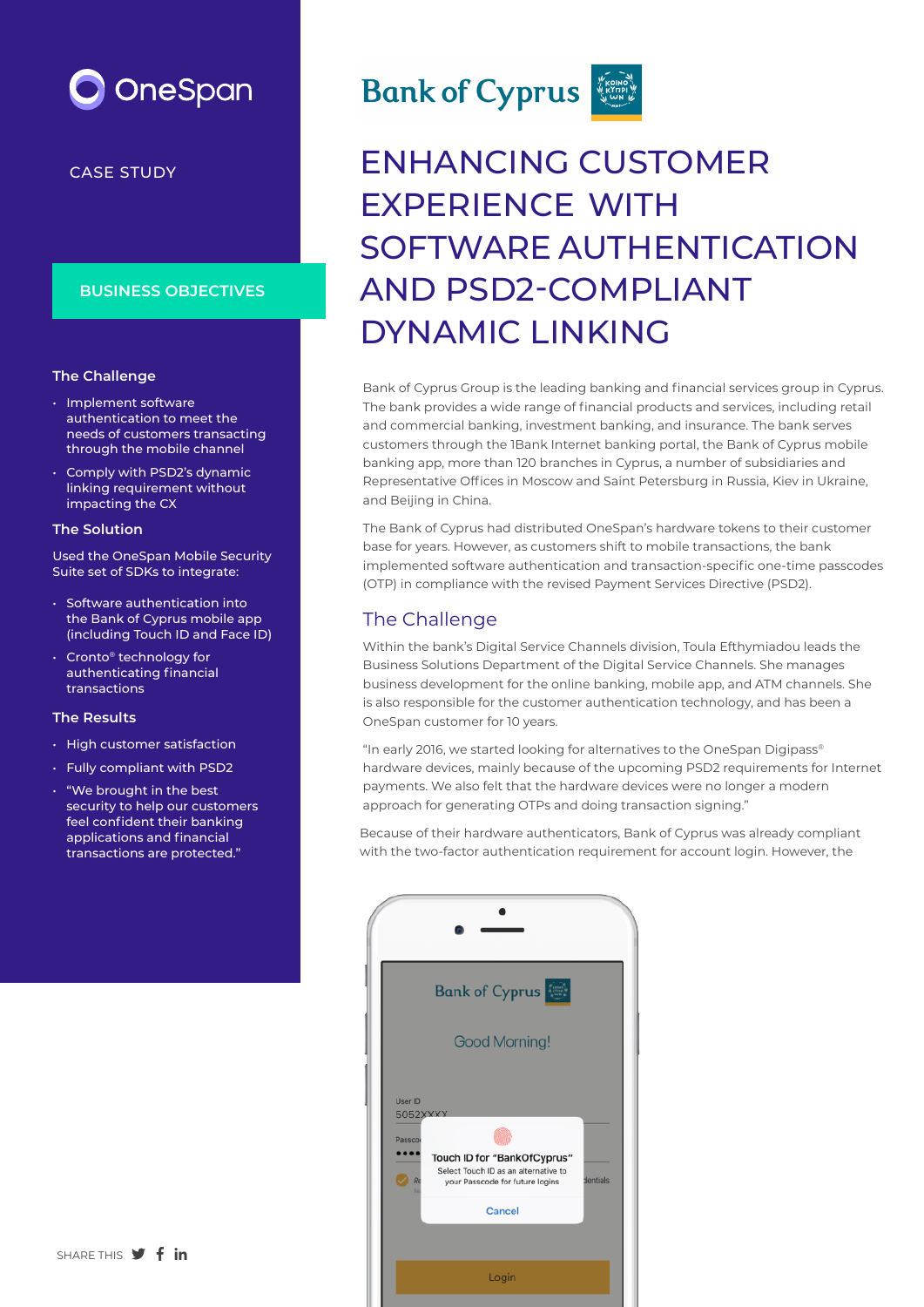#### CASE STUDY | BANK OF CYPRUS

bank lacked software authentication capability. With approximately half of all digital banking transactions happening through mobile devices, this had become a more pressing need.

The hardware authenticators had become problematic for some customers. The bank needed to offer an easier and more convenient authentication mechanism where customers no longer had to carry their hardware device(s) around with them – and no longer need to replace them due to battery expiration or heat exposure. For example, with the hot temperatures in Cyprus, hardware authenticators left inside a car in the summer will malfunction.

The challenge for this bank was not replacing the hardware devices with software authentication. The real question was how to comply with one of the key requirements in PSD2: dynamic linking. The requirement to perform dynamic linking (also known as transaction signing) to authenticate a financial transaction is one of the most discussed requirements of the PSD2 Regulatory Technical Standards (RTS) on Strong Customer Authentication (SCA) and Common and Secure Communication (CSC).

Because the RTS is technology neutral, it does not prescribe a specific method for implementing dynamic linking. However, the RTS does specify that in the case of a payment transaction, the authentication code must be dynamically linked to the amount and payee, meaning that this code must change if either the amount or the payee is changed during the transaction. Additionally, payment information needs to be exchanged via a secure channel, and must be clearly shown to the user.

European legislators introduced the dynamic linking requirement to counter Man-in-the-middle attacks, where a hacker alters the details of a transaction after the payer authenticates the transaction. Such an attack could change a genuine transfer of 100 Euro to a friend, into a rogue transfer of 1000 Euro to an imposter – without the payer noticing. The regulation intends to avoid social engineering attacks, where a payer is convinced to authenticate data they do not understand, and that later turns out to represent a fraudulent transaction.

#### Key Requirements

The team knew that they needed to approach PSD2 not merely from a compliance point of view – they also had to optimize the user experience. Doing so meant avoiding a scenario where mobile-first customers would have to toggle back-and-forth between the Bank of Cyprus app and a separate authenticator app.

"From the day we wrote down the functional specifications with the cooperation of the bank's IT Department and guidance from the bank's Information Security Department, as well as other departments of the bank, the top requirement was that the software authenticator be fully integrated with the Bank of Cyprus mobile app. Offering a seamless customer experience was key. It was critical that

PSD2 compliance not impose a burden on the customer."

"On the business side, we cooperate very closely with the Information Security department. Once we brought the integrated option to the table, they were convinced."

The bank also wanted only one presence on the app stores. "We didn't want to confuse customers with multiple applications," Toula explains.

The bank determined that they would need the ability to turn off app-to-app communication because multiple users may share the same device. This was very important because in Cyprus, customers tend to share devices. So it was important to not expose functionality that would not be available to the user. "For example, if someone was using a family device for their banking and their personal authenticator was not the one installed on the device, that user should not see the app-to-app option."

Finally, the bank wanted to source the solution from a single vendor, if possible – one with a proven track record for PSD2 compliance.



It was very important to have a technology partner with extensive PSD2 expertise.

OneSpan's support was given to us as a business owner, but they also provided answers to Information Security and even our legal department. OneSpan was very aware of the legal aspects, as well as the aspects that had the potential to affect the customer.**"**

#### **Toula Efthymiadou**

Head Business Solutions – Digital Service Channels, Bank of Cyprus

#### The Solution

After several consultations on the PSD2 RTS and demonstrations that confirmed OneSpan's solutions complied with all requirements, the Bank of Cyprus selected OneSpan's software authentication, as well as the push notifications option and Cronto® solution – all integrated through the SDKs in the [OneSpan Mobile Security Suite.](https://www.onespan.com/security-products/mobile-app-security/mobile-security-suite-sdk)

For account login and dynamic linking, the bank decided to introduce software authentication integrated directly into the Bank of Cyprus mobile banking app. For customers who do not use the mobile banking app but still make online payments, the bank offers the ability to receive the OTP authentication code via SMS (online) or scan a Cronto code (offline).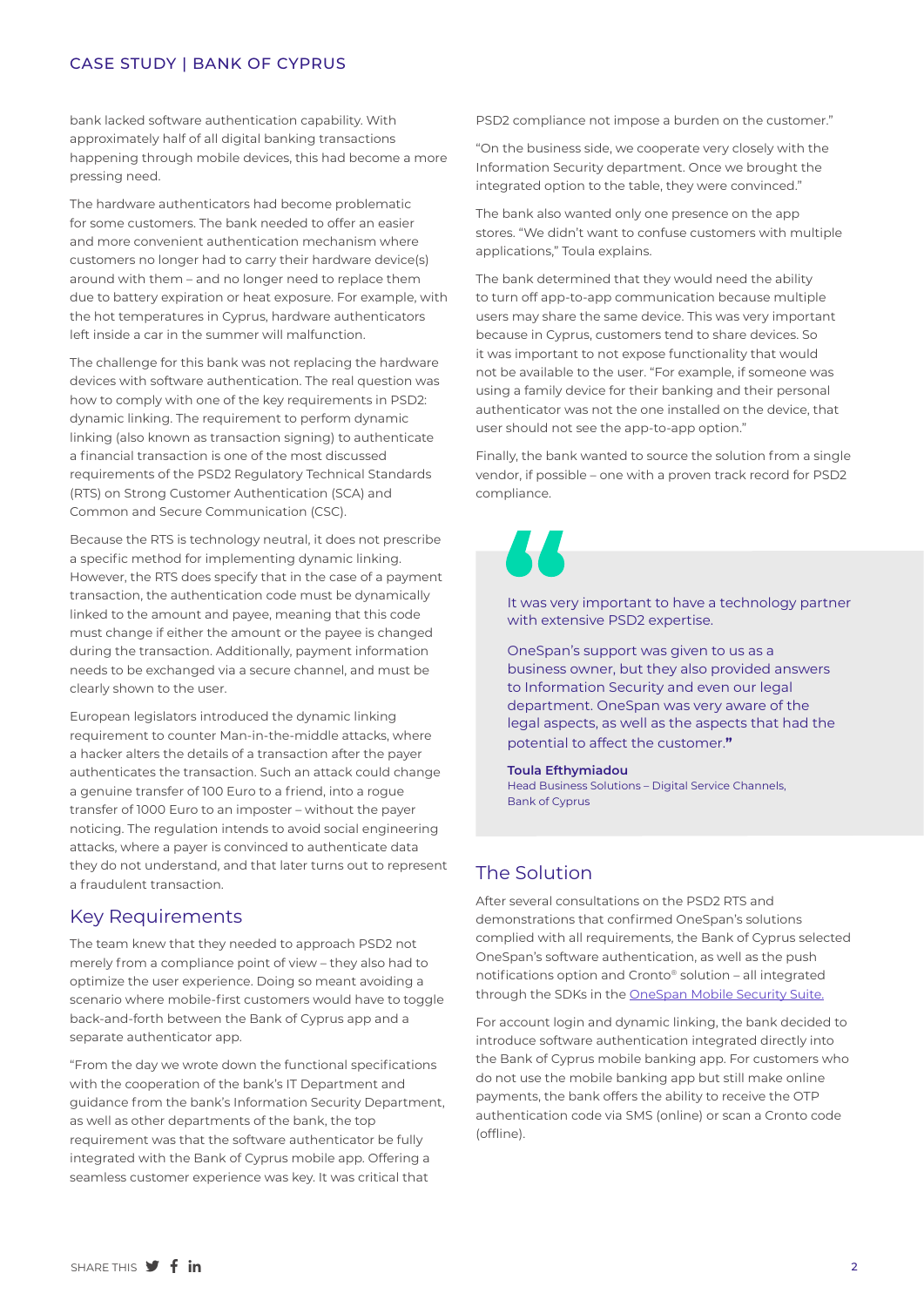#### CASE STUDY | BANK OF CYPRUS

Cronto technology uses a colored cryptogram that represents the encrypted transaction data. When the user wants to initiate a transaction, they:

- 1. Enter the payment data into the online banking application in the browser. The banking server then generates the colored cryptogram from the payment data and displays it in the browser.
- 2. Scan the cryptogram using the camera of their mobile device. The device decodes the cryptogram, decrypts the payment data, and shows it to the user as clear text.
- 3. Authenticate to their device, and it calculates the authentication code over the payment data using a cryptographic key stored on the device.

*(Note: Unlike other solutions, a Cronto cryptogram can only be read by an authorized user's authorized device. The code cannot be read by just any device.)*



Enter the payment data on your web browser...

...scan the Cronto image with your phone

...check the plaintext payment info and use a unique secure number to authorize the payment.

 $546792$ 

This approach meets all dynamic linking requirements outlined in the Regulatory Technical Standards.

"It was very important to have a technology partner with extensive PSD2 expertise," says Toula. "The OneSpan PSD2 expert came to Cyprus and answered all of our questions. There were a few questions he couldn't answer, but he maintained communication with us and introduced us to someone in the European Banking Authority (EBA). We exchanged emails with the EBA, and all issues were resolved."

# Implementation

"We anticipated a long implementation because on the business side, we put together a functional specifications document of 100 pages. It was very detailed and explained step-by-step exactly what we wanted the customer to experience in every scenario."

The bank outsourced the integration with the mobile banking app and the IT team handled everything else. The IT team prioritized this project as high and started working on it intensively. As a result, the project went live (in pilot) in three months (October 2016 – January 2017).

"Three months from the start of implementation to the golive. We were amazed to be able to go live so quickly," Toula says.

# Activation

"For a customer to understand how to protect their financial transactions with the dynamic linking authentication code, they only need to see a demo once. After that, it's piece of cake. However, to understand how you would set up the software authentication on your device, we thought it was appropriate to have a video to guide customers," says Toula.

The activation is a two-step process:

- 1. First, the customer purchases a software authentication token (to cover costs, the Bank of Cyprus provides it at a very low cost). As soon as a customer has purchased they receive an SMS with the token's serial numb er. They then enter the serial number into the Bank of Cyprus mobile app. That triggers an SMS with an activation code, which the customer also enters into the bank's mobile app. Finally, the customer is prompted to create their PIN or to enable the use of TouchID / FaceID for unlocking the software authentication token. The customer can repeat this process to set up the same serial number on any number of additional devices, free of charge.
- 2. The customer must now activate the token. This step essentially tells the bank that the customer is abandoning their hardware authenticator and switching to the integrated software authentication on their mobile phone or tablet. It takes about three minutes to complete this step. Customers navigate through the Internet banking portal to complete the process. It is selfserve and customers can do it online 24/7.

"Most customers are able to get through it on their own with no support. Tech-savvy users quickly understand that it's a two-step process and can do it easily. Customers who are not familiar with technology need some assistance. But once they know where to go on our Internet banking to do the activation, they are able to do it."

With OneSpan's help, we were able to meet the European Banking Authority's strong customer authentication requirements, while at the same time enhancing security and improving the online and mobile banking experience for our customers. By integrating OneSpan's solutions, we brought in the best security to help our customers feel confident their banking applications and financial transactions are protected."

#### **Charis Pouangare**

Director Consumer & SME Banking, Bank of Cyprus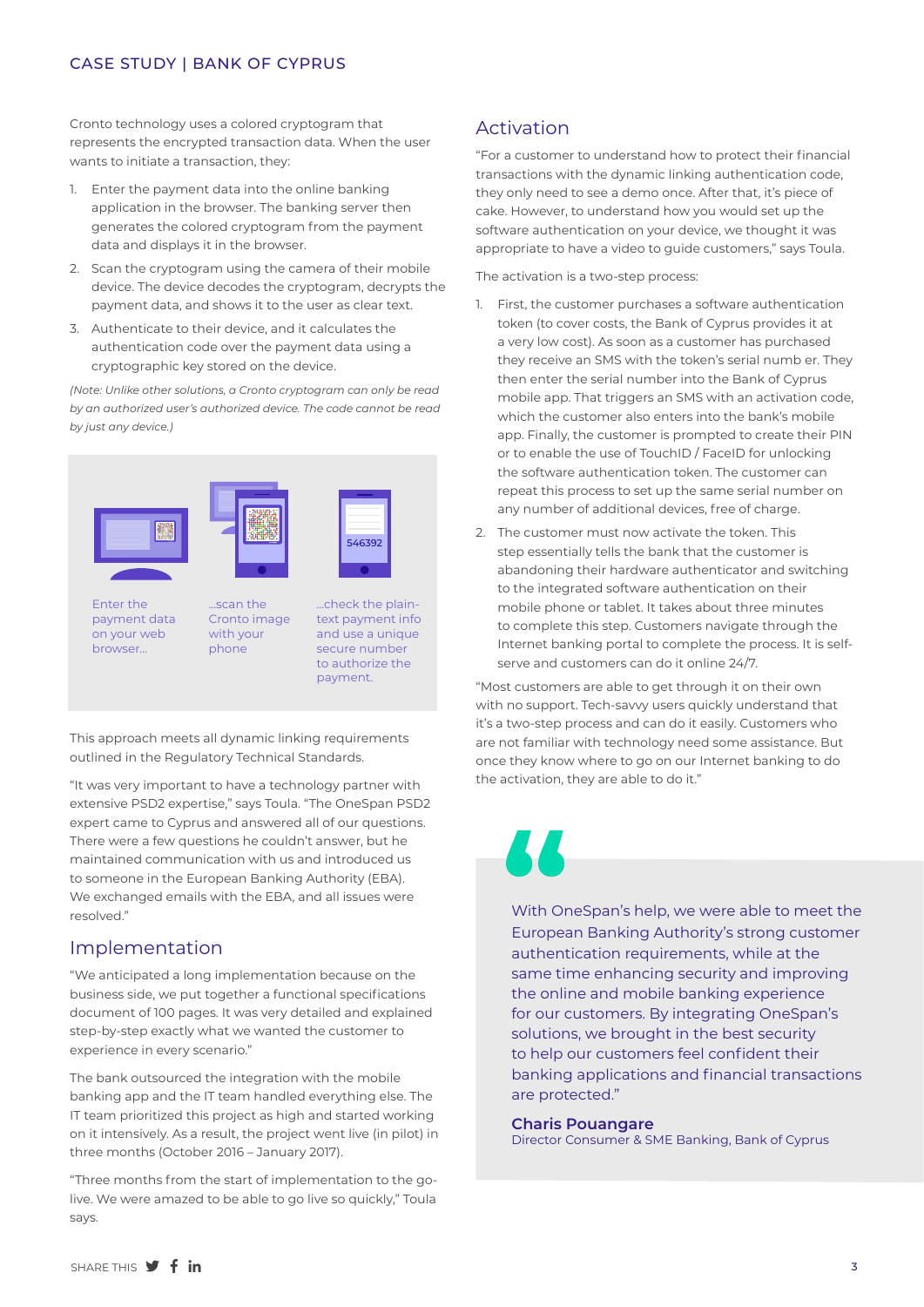# Sample User Flows





If the user does not have Internet access, they can scan the Cronto code.

"The majority of users prefer Cronto. This is because data plans in Cyprus are very expensive and most people have their mobile data switched off. Because we didn't want customers to incur additional charges with Cronto, we've implemented it offline only," says Toula.